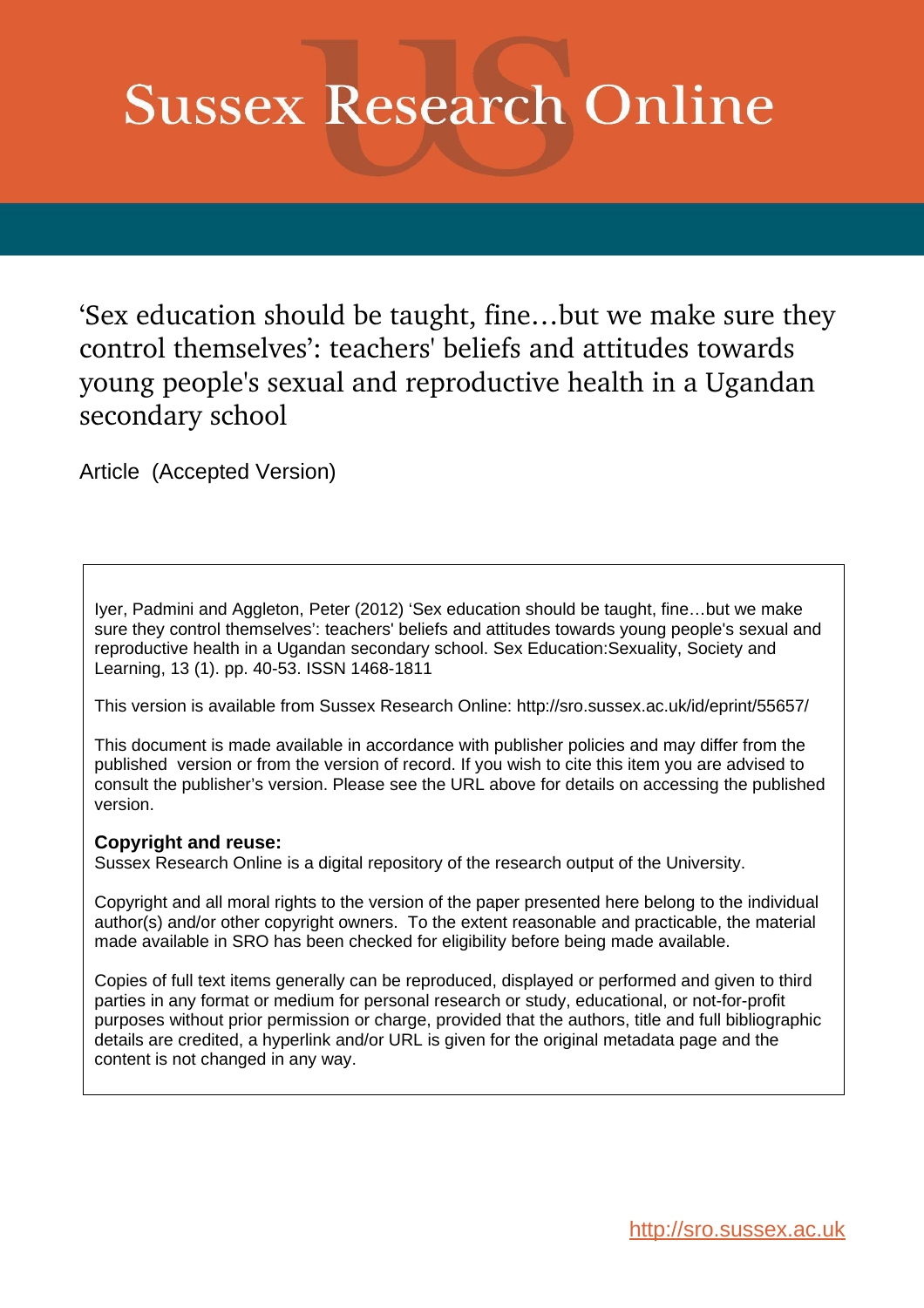# **'Sex education should be taught, fine...but we make sure they control themselves': teachers' beliefs and attitudes towards young people's sexual and reproductive health in a Ugandan secondary school**

Padmini Iver<sup>a</sup> and Peter Aggleton<sup>b</sup>

<sup>a</sup>School of Education and Social Work, University of Sussex, Falmer, UK; <sup>b</sup>National Centre in *HIV Social Research, University of New South Wales, Sydney, Australia*

Although schools have been identified as important settings in which young people's sexual and reproductive health (SRH) can be promoted, there has been limited research into the role of teachers in delivering sex education programmes. This paper describes findings from a qualitative study of teachers' beliefs and attitudes towards young people's SRH in a Ugandan secondary school, and discusses the ways in which conservative attitudes to young people's sexual activity and an adherence to gender stereotypes can limit students' access to SRH information and services. Teachers' attitudes, beliefs and often superstitions relating to young people's sexual activity inevitably affect the content and nature of school-based sex education. Findings from this preliminary study suggest that, rather than assuming teachers act as neutral delivery mechanisms in schools, these attitudes and beliefs must be taken into consideration and addressed in the development of school-based sex education programmes.

**Keywords**: young people; sexual and reproductive health; teacher attitudes; schools; Uganda

#### **Introduction**

Schools are widely regarded as key settings in which to educate young people about sexual and reproductive health (SRH; e.g. Mirembe and Davies 2001; Warwick and Aggleton 2002; Neema et al. 2006; Stone and Ingham 2006; Kibombo et al. 2008). In the global south, they potentially provide the opportunity to reach large numbers of young people due to increasing levels of school enrolment (UNESCO 2009), but also serve as an environment in which information can be discussed by teachers, who are 'trusted sources of knowledge and skills in all education systems' (Warwick and Aggleton 2002, 5; UNESCO 2009, 3). When carried out effectively, school-based sex education can encourage young people to change or reduce risky behaviours, thus reducing their vulnerability to HIV and other sexually transmitted infections (STIs), unintended pregnancies and coercive or abusive sexual activity (UNESCO 2009). Beyond this, by enabling young people to make informed decisions about their sexual lives, sex education can, '[unleash] the potential of young people themselves to alter the course of the [HIV] pandemic' (Warwick and Aggleton 2002, 2).

Teachers in the classroom have a responsibility to act alongside parents and communities in ensuring the protection and well-being of children and young people (UNESCO 2009, 3), and are 'important gatekeepers' of SRH information and services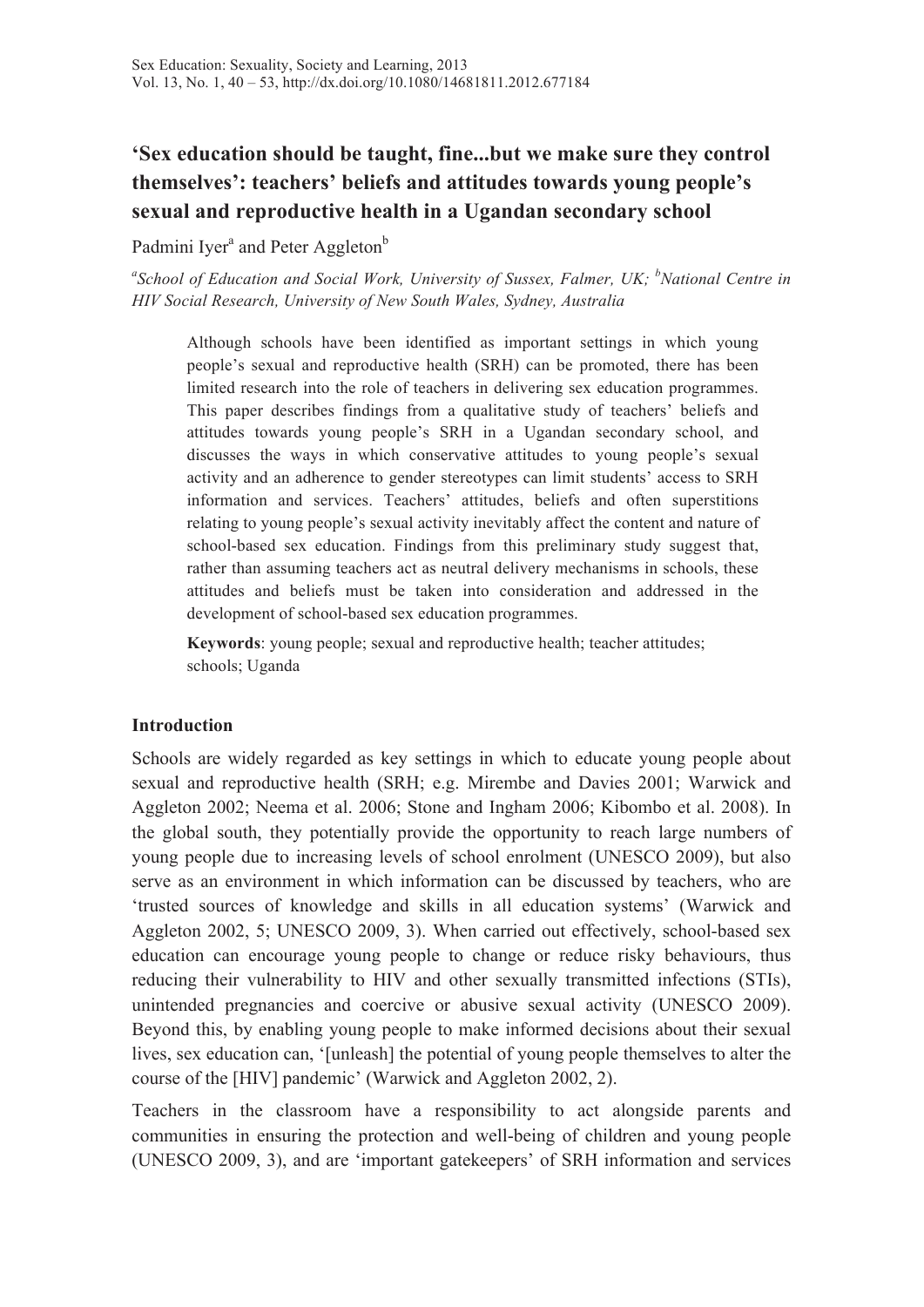(Kibombo et al. 2008, 7). However, sex education is unlikely to succeed if teachers, 'do not feel comfortable with the contents or the style of delivery, or have personal values which conflict with the programme' (Ingham and Mayhew 2006, 222). Given that discussing sexual matters openly is regarded as a taboo in many societies (Kibombo et al. 2008, 15), this can become a significant barrier to effective sex education. In particular, teachers may have concerns about parents or guardians objecting to sex education being taught in schools, or believe that sex education promotes sexual activity (UNESCO 2009, 8), which can lead to a reluctance to discuss sexual matters with young people beyond providing biological information in strongly prohibitive terms.

This paper seeks to explore some of these issues within the context of a Ugandan secondary school. Recent findings by Kibombo et al. (2008, 16–18) suggest that Ugandan teachers do not feel comfortable discussing SRH issues with students due to a fear of parents' reactions, nor do many feel that they have sufficient training or resources to deliver sex education effectively. This is of particular concern in light of Neema et al.'s (2006, 28) findings that young people in Uganda view teachers as a major source of information on SRH.

Kibombo et al. note that little is known about how adults facilitate or hinder young people seeking help on SRH issues, and this paper seeks to further contribute to a more in- depth understanding of this area. Recent findings from research by Mturi and Hennink (2005) in Lesotho and Mathews et al. (2006) in South Africa suggest that teachers are largely supportive of school-based sex education programmes; however, these studies do not examine teachers' attitudes and beliefs surrounding, for example, young people's sexual activity, what constitutes 'appropriate' content for sex education classes, and how these attitudes and beliefs may be gendered. As will be discussed, a consideration of teachers' identities as members of communities and wider sociocultural contexts suggests that school-based sex education should not simply be seen as a 'reliable, neutral and regulated source of information' (Mturi and Hennink 2005, 139), but as inevitably influenced by teachers' values which may limit young people's access to accurate and comprehensive SRH education.

#### **International approaches to school-based sex education**

Miedema, Maxwell, and Aggleton (2011, 522) have recently developed a 'new conceptual framework for categorising and drawing out the differences and similarities' between the wide range of HIV- and AIDS-related education programmes for young people in different parts of the world, with scientifically informed, rights-informed and moralistically informed approaches forming three broad categories of response. As part of the wider context in which teachers' attitudes and beliefs relating to young people's SRH are to be considered, this paper will focus on rights-informed and moralistically informed approaches to school- based sex education on an international level, and national and local levels in Uganda.

As noted by Ingham and Aggleton (2006) and Obare, Birungi, and Kavuma (2011), rights-informed approaches predominate in international research, guidelines and norms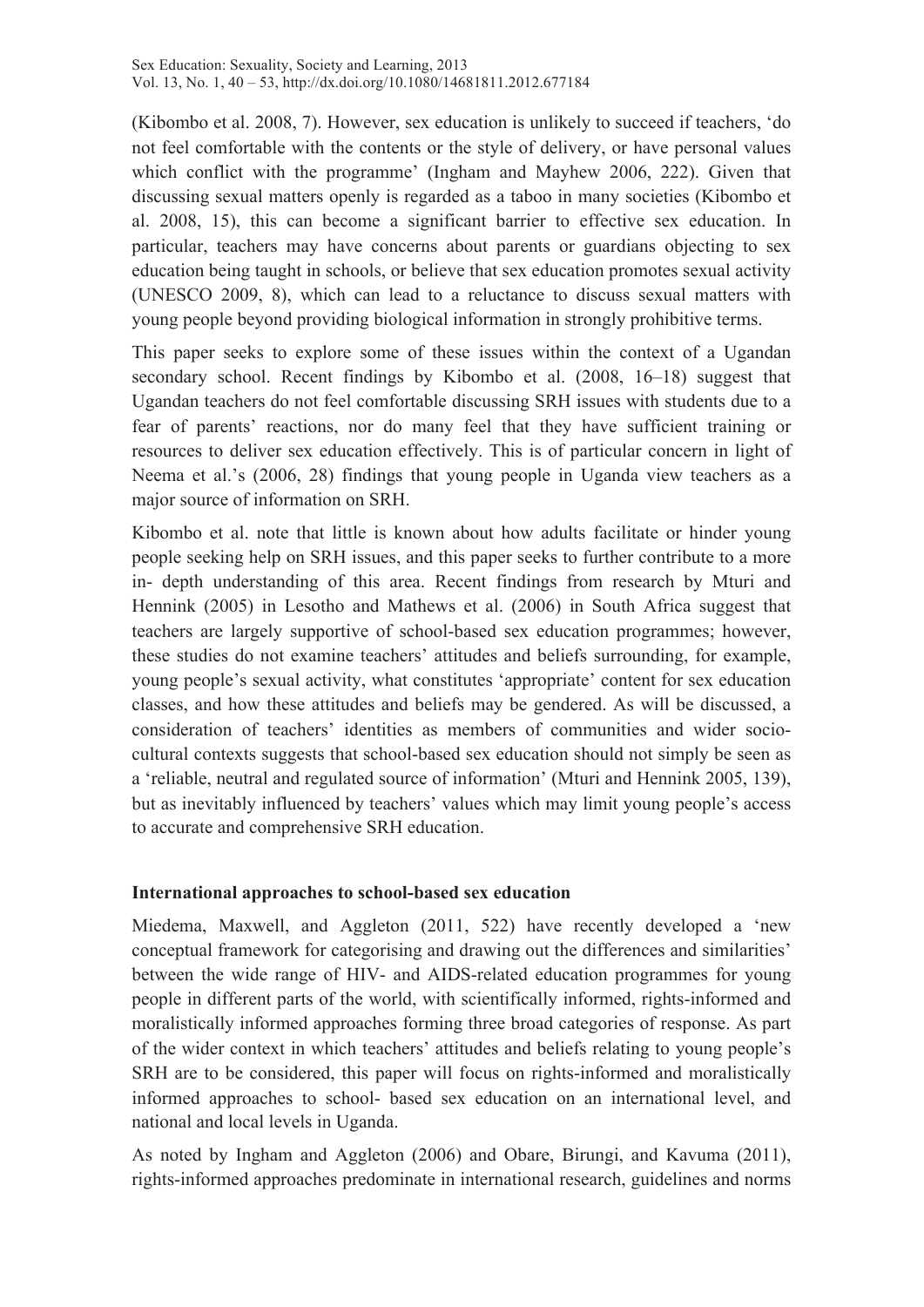relevant to young people's SRH. The significance of human rights in response to HIV in particular dates back to the beginning of the epidemic, but was first explicitly recognised in the World Health Organisation (WHO)'s initial global response to HIV and AIDS in 1987 (Gruskin and Tarantola 2002). The recognition that human rights violations 'impact upon people's vulnerability to HIV infection' increased a commitment to 'participation', 'empowerment' and 'choice' in HIV prevention efforts (Miedema, Maxwell, and Aggleton 2011, 5). The notion of the right to SRH has been affirmed in several international conventions and agreements, including the 1994 Programme of Action of the International Conference on Population and Development (ICPD), which recognised that the 'rights of women and men to reproductive choice' include the right to safe and affordable sexual and reproductive care services, and the need to address the SRH issues which affect adolescents (WHO 2004, 8; Obare, Birungi, and Kavuma 2011, 152).

However, there have also been highly influential international approaches to sex education which have been informed by more conservative values. Under the Bush administration, the US government promoted abstinence-only sex education programmes in developing countries, with a 'specific earmark' in the 2003 President's Emergency Plan for AIDS Relief (PEPFAR) ensuring that fully one-third of all HIV prevention funds had to be used for 'abstinence-until-marriage programmes' (Parkhurst 2011, 241). Miedema, Maxwell, and Aggleton (2011, 7) specifically define 'moralistically informed' approaches to SRH education as building on 'a particular set of conservative moral beliefs concerning sexuality and sexual acts', which tend to 'normalise heterosexuality' and present young women's sexuality as particularly problematic, and they cite the abstinence-only programmes supported by the Bush administration in African countries including Uganda and Nigeria as examples of this kind of approach.

#### **School-based sex education in Uganda**

School-based sex education policy in Uganda has been notably affected by both international rights-informed approaches – Obare, Birungi, and Kavuma (2011, 152) note that Uganda was one of many countries to revise its reproductive health policies in accordance with the 1994 ICPD Programme of Action – and more morally conservative approaches such as PEPFAR, as noted by Miedema, Maxwell, and Aggleton (2011, 7). This dual influence is apparent in Uganda's key sex education policy, the Presidential Initiative on AIDS Strategy for Communication to the Youth  $(PIASCY)$ , in which rights-informed language is repeatedly used to promote a more moralistically informed approach to sex education. Although PIASCY includes 'the right to adequate and valid SRH information' under the sexual and reproductive rights of young people (MoES 2006b, 30), 'adequate' and 'valid' SRH information is inevitably defined in much narrower terms by PIASCY than in most rights-informed approaches. For example, teachers are warned at the beginning of their Resource Book that 'this book should not be given to students to read' (2006b, 9), presumably due to the frank and detailed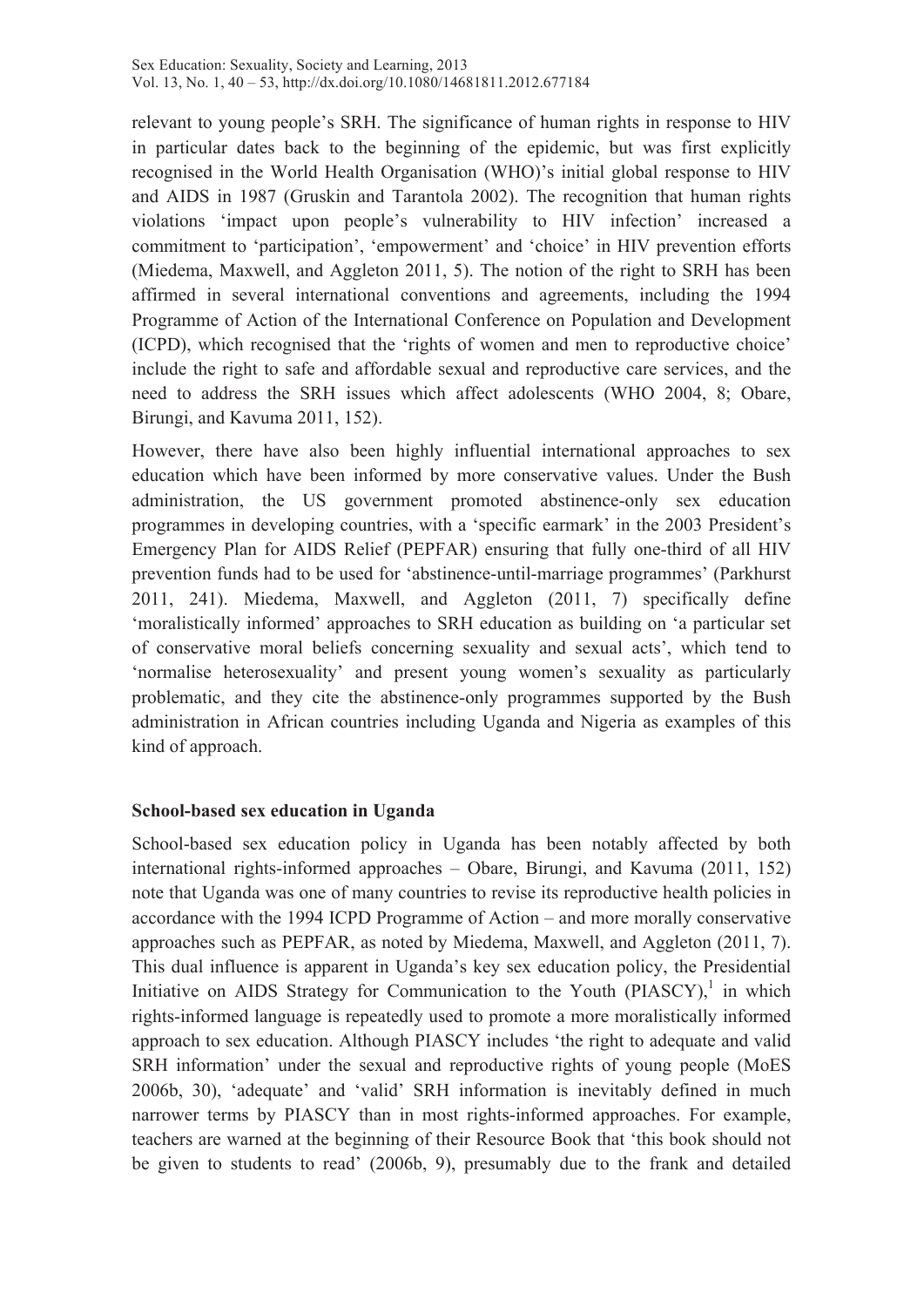information on condoms (2006b, 89–91) and various other forms of contraception (2006b, 137 – 41) which are excluded from the Student Handbooks.

While the influence of the PEPFAR abstinence-only funding is evident from the presence of the USAID logo on the four key PIASCY Post-Primary publications,<sup>2</sup> it is stressed throughout these documents that the focus on abstinence is 'consistent with Uganda's religious, cultural, moral and spiritual values' (MoES 2006a, 2). The official construction of national culture from a policy document is perhaps not the most authentic reflection of a country's socio-cultural context, but the construction of 'normal' sexual behaviour, $3$  as well as the construction of problematic femininity and dominant masculinity, $4$  in the PIASCY documents seem consistent with Muhanguzi's (2011, 722) recent description of the sexual landscape in Uganda as one characterised by, 'homophobia, misogyny, male domination, female marginalisation...[and] control of female sexuality'. Mirembe and Davies (2001) and Muhanguzi (2011) are among those who also argue that, as a result of the perpetuation of socio-cultural phenomena such as 'hegemonic masculinity, gendered discipline patterns, sexual harassment and "compulsory" heterosexuality' (2001, 402), schools in Uganda cannot simply be viewed as agents of change which promote students' SRH, but can themselves constitute a risk factor in the lives of young people. Moralistically informed responses to SRH are inevitably gendered in Uganda, as they are all over the world (Stone and Ingham 2006, 201), with 'sexual double standards' and 'common strands of gender inequality rooted in patriarchal beliefs' characterising the norms relating to gender and sexuality in the country (Wolff, Blanc, and Gage 2000, 304; Mirembe and Davies 2001, 402).

Dominant patriarchal ideologies in Ugandan society which 'define men as active and dominant and women as passive and submissive' (Muhanguzi 2011, 716–7) have serious implications for young people's SRH; Muhanguzi (2011, 716) in particular notes that gendered sexual expectations and power imbalances within schools cement a 'deep-seated lack of female sexual autonomy'. Women's ability to control their own sexuality has been described as 'central to control over both reproduction and the transmission of disease' (Wolff, Blanc, and Gage 2000, 303), and in schools, girls' lack of sexual autonomy is associated with transactional relationships with teachers or older men for grades, gifts or money, and vulnerability to sexual abuse and/or harassment by both boys and teachers (Neema et al. 2006, 52–3; Leach and Humphreys 2007, 54; Muhanguzi 2011, 719). Such gender violence may be associated with negative psychological as well as physical after- effects, including unwanted pregnancies, the risk of HIV and other STIs.

In light of the sexual pressures of the school environment, cultural norms surrounding the discussion of SRH issues between adults and young people serve as a further risk to young people's SRH. Obbo (1996, 90) reports adults' reluctance to speak to young people about sex and condoms in Uganda 'because they fall into the category of proscribed, taboo subjects', which 'cannot be broached without appearing to be promoting promiscuity among the young'. Kinsman et al. (2001, 96) and Kibombo et al. (2008, 5) report similar findings; while parents, healthcare providers, teachers and community leaders in Uganda all recognised that teenage pregnancy and STIs were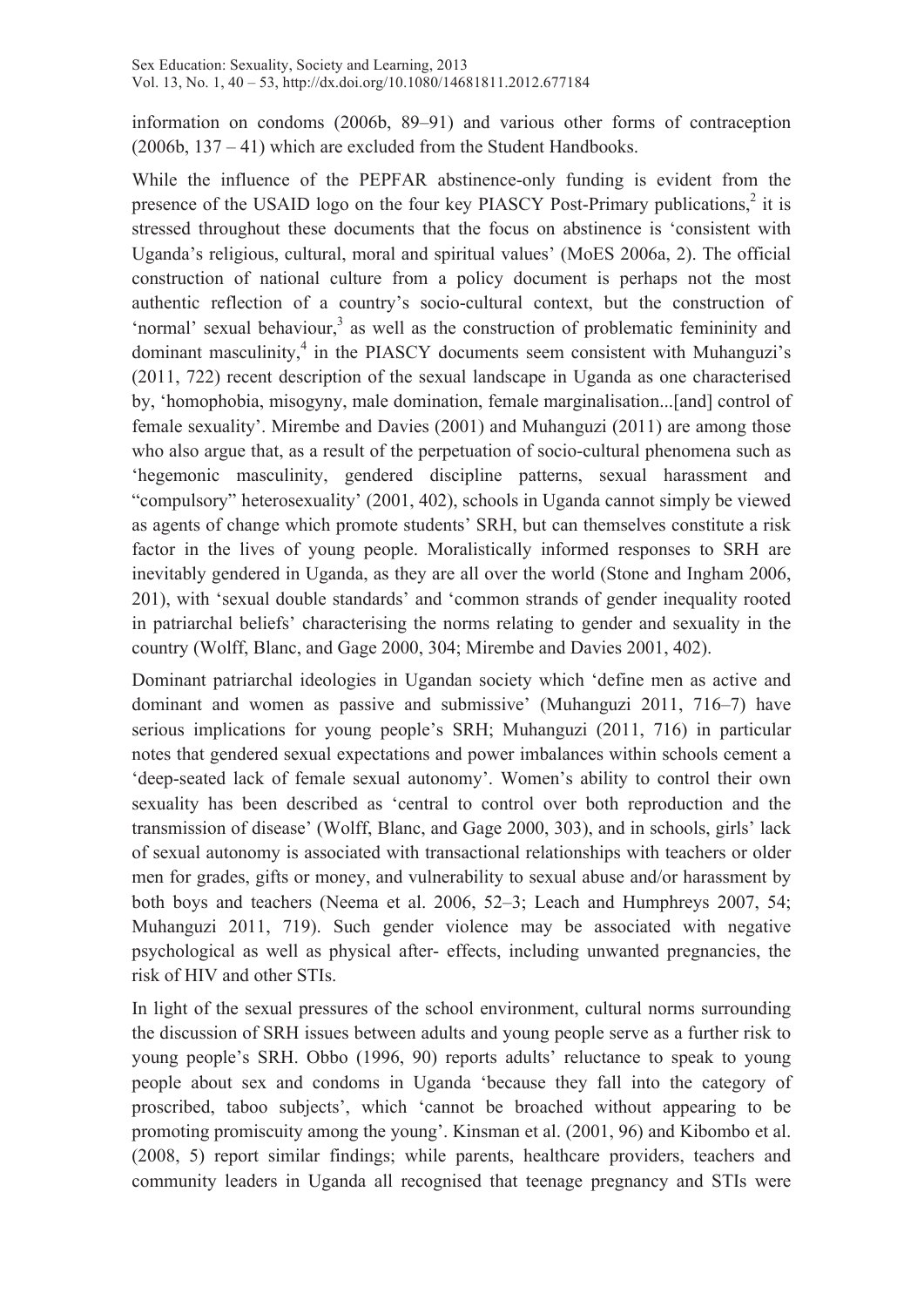significant risks to young people, teachers in particular expressed reluctance to discuss these issues openly with students.

As Ingham (2006, 44) argues, recognition of the environmental and social contexts which act as levers for, or barriers to, the adoption of healthier lifestyles is crucial to understanding young people's SRH choices, as well as how best to support them in making safer decisions. In emphasising the role of contexts rather than individual risk behaviour, Ingham argues that a key issue is: 'the extent to which we regard young people...as being primarily "agents" or individuals largely constrained and directed by their circumstances' (2006, 44). While young Ugandans' access to SRH information may be 'largely constrained' by the attitudes and actions of adults such as teachers, parents and healthcare workers, adults' values are equally influenced by social norms surrounding gender, sexuality, and the discussion of sexual issues. A more in-depth understanding of the way in which wider socio-cultural contexts affect teachers' decisions to divulge or withhold SRH information is crucial if they are to be involved in implementing school-based sex education initiatives.

### **Context**

This study took place in a private co-educational, day/boarding secondary school in Wakiso District, Uganda, around 30 km from Kampala. The school is supported by a UK– Uganda non-governmental organisation (NGO) which aims to provide 'low-cost, high- quality' secondary education across the country. The school has been running since 2008, with 500 students (from 12 to 19 years old) enrolled at the time of this study. According to the school's Headmaster and the Financial Director, the students are largely from economically disadvantaged backgrounds, with the majority facing problems paying their school fees.<sup>5</sup> According to the NGO's policy, the school is officially secular; however, Christian prayer is held at the beginning of every school day, and students learn about Christian values through subjects such as Christian Religious Education (CRE).

The school is registered with the Uganda National Examination Board, and so students follow the national curriculum and sit O-level and A-level exams. According to teachers, SRH issues are covered on the curriculum during Biology and CRE classes, including topics such as personal hygiene, sexually transmitted diseases, HIV prevention, contraception and pregnancy. The PIASCY curriculum is not yet taught at the school, although the Headmaster stated that there are plans to implement the curriculum in the next academic year.

All students at the school also receive sex education through termly 'class days' which are held at the school, during which teachers cover 'life skills' topics including 'Social Health and Relationships', and 'Sexual Health'. Teachers also mentioned that external organisations which focus on preventing HIV/AIDS come and give talks at the school, showing films and answering students' questions about HIV prevention.

Several teachers within the school are assigned specific pastoral roles to support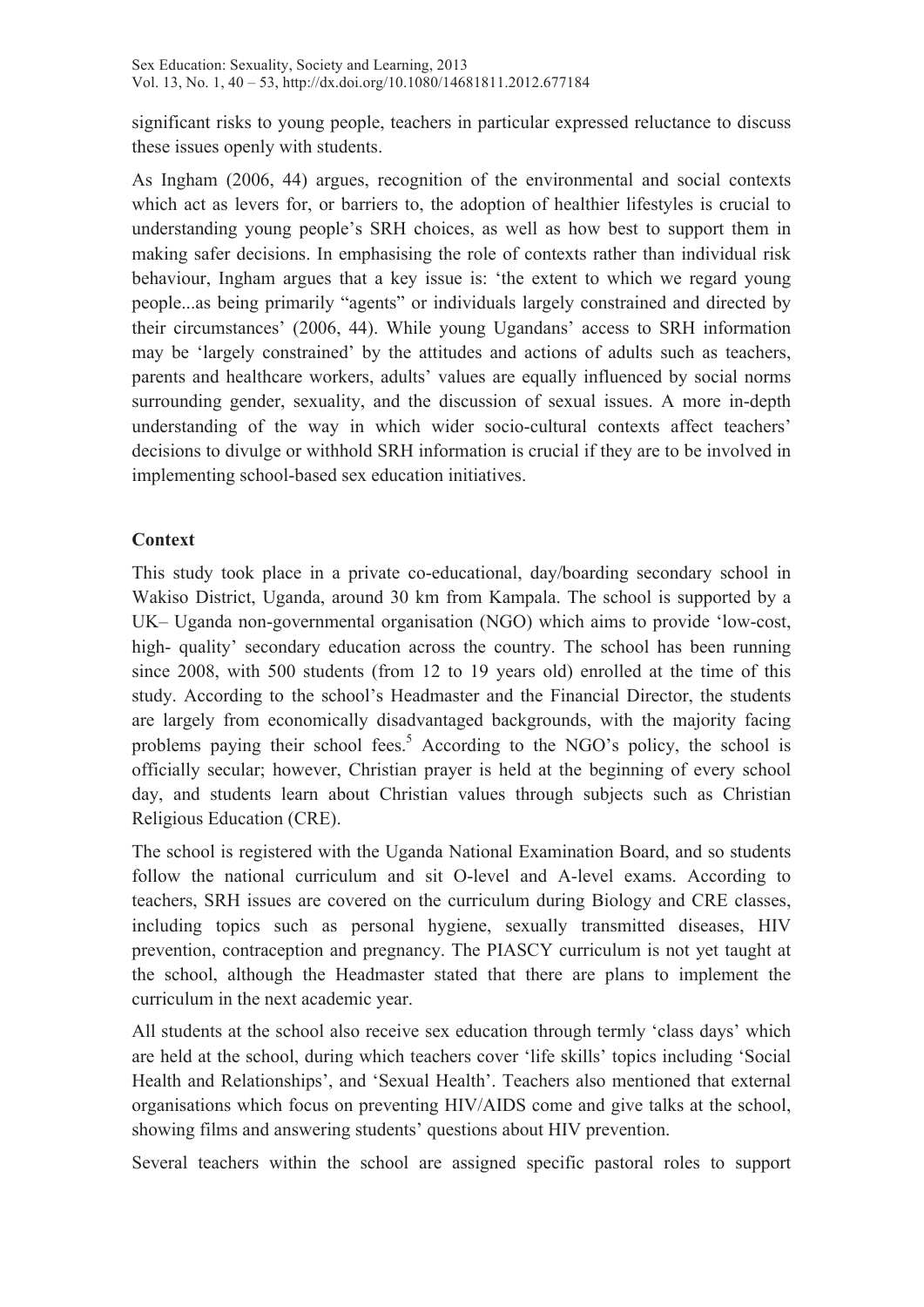students on SRH issues. The 'senior woman teacher' is a Science teacher who is PIASCY- trained, while the 'senior man teacher' is the Headmaster, who has a certificate in 'Strong Life Plan Skills in adolescent sexual reproductive health'. These teachers are primarily responsible for addressing students' SRH issues. The Matron and Warden are in charge of the female and male boarding students, respectively, and attend to students' general health and welfare. In addition to this, all members of staff at the school referred to their role in providing students with informal 'guidance and counselling' on SRH issues.

### **Methods**

The first author carried out this study in July 2011, and due to the small, non-probability sample of adults who took part in the study, the findings of this research cannot be said to be representative. Thirteen research participants were selected in total, and the sampling approach aimed at 'information-rich cases' (Patton 1990, 167) rather than generalisability. From the school, nine members of staff were selected; these included teachers assigned specific pastoral roles, senior members of the school administration and teachers who have experience of teaching SRH issues either on the school curriculum or in the sessions related to sex education during class days.

In addition, two members of staff from the UK–Uganda NGO were selected for the research process; the Director of Education is directly involved with the content and quality of students' education, while the Managing Director influences the issues that the NGO prioritises in its schools. Two members of staff from the Ugandan NGOs Straight Talk and Reproductive Health Uganda (RHU) were also selected for the research process due to these organisations' involvement in providing young people with SRH information in schools. After the research had been explained to several members of staff at Straight Talk and RHU, two respondents volunteered themselves to participate in the study. Although more respondents would have ideally been selected from these NGOs, the two respondents who took part did express more rights-informed perspectives on young people's SRH issues than teachers. Their involvement enabled the study to engage with a greater variety of attitudes and beliefs surrounding young people's SRH and school-based sex education.

The research process began with a focus group discussion (FGD) at the school with seven teachers. Following this, in-depth, individual interviews were carried out with all research participants. The interviews generally lasted between 30 and 50 minutes, were carried out in English (all participants were fluent speakers), digitally recorded and then transcribed. The FGD and individual interviews were guided by overarching research questions including: what teachers perceive as the key SRH issues which affect students and whether these are differentiated by gender; what the current provision for students' SRH in the school is; and how teachers perceive their role in the promotion of students' SRH in school. Through the semi-structured, conversational style of the FGD and the interviews, participants were encouraged to reflect upon their experiences and personal views on these areas.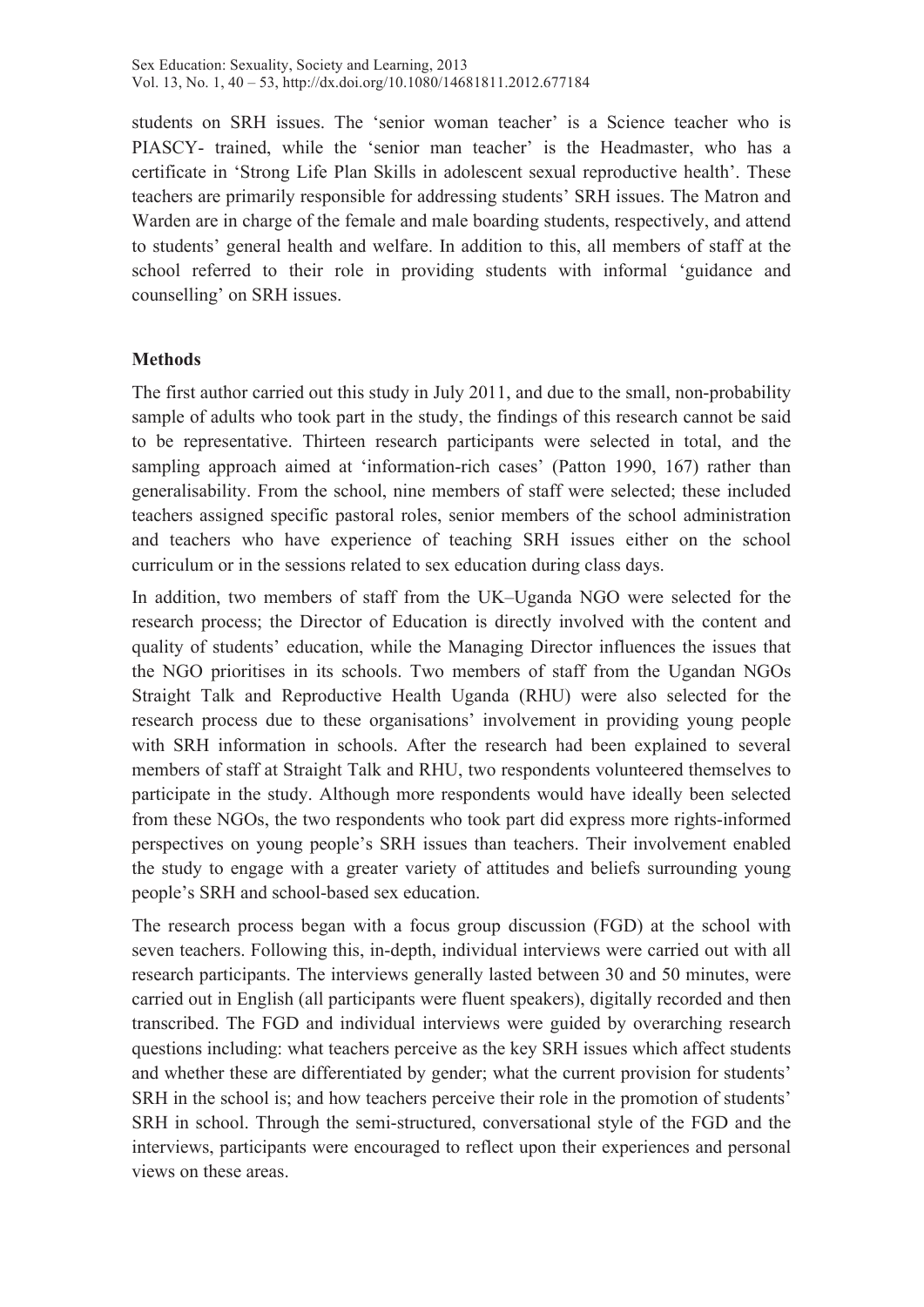This study was reviewed and approved on ethical grounds by the University of Sussex, Social Sciences Cluster Research Ethics Process.

# **Findings**

### *SRH issues among students as identified by teachers*

Pregnancies, transactional relationships and 'coupling', or relationships between students, were identified as the major SRH issues among students at the school. According to the Headmaster, five girls have left the school due to pregnancy since it opened in 2008, and these girls reportedly either dropped out voluntarily or were asked to leave the school permanently by the school administration.<sup>6</sup> These pregnancies were often attributed to girls' relationships with older men, or 'sugar daddies', who pay for their school fees in exchange for sex. Such relationships were first referred to in the FGD:

> And then the other one, these fast-growing girls, these earlymaturers, they are being given out to elder men7, who work, who pay the[ir] schools fees.

> > (Grace – Economics teacher, age 29)

When I asked whether this happened at the school, this provoked laughter and denial, and I was told that it was 'in different schools' that such relationships occurred. This directly contradicts all but one of the participants' responses in subsequent interviews,<sup>8</sup> in which these relationships were characterised as being common among girls at the school, but the initial denial is consistent with a tone set in the FGD of discussing problems at 'other schools', rather than referring to specific occurrences at their own school. This seemed to be out of a desire to present a positive image of the school, perhaps influenced by the presence of colleagues or the fact that it was the first time the teachers were discussing these issues with me. In subsequent interviews, teachers and other participants openly referred to specific examples of female students at the school engaging in 'sugar daddy' relationships. In addition to relationships with older men and women, participants discussed issues of coupling at the school itself. Although teachers seemed to imply that relationships between students were inevitable, they emphasised that they actively discourage coupling at the school:

> ...everywhere, when opposite sexes meet, basically, [coupling] is being expected...So we try to tell them, the importance of having their academic as their priority, and then do what they want in future... Because I know they are changing, and they are human beings... I understand that nature starts demanding, but they have to control that!

#### (Julius – Warden, age 23)

From the way that coupling was discussed, it was unclear whether these relationships were always of a sexual nature, but the implication was that boys in particular pursued such relationships in the hope of gaining sexual experience: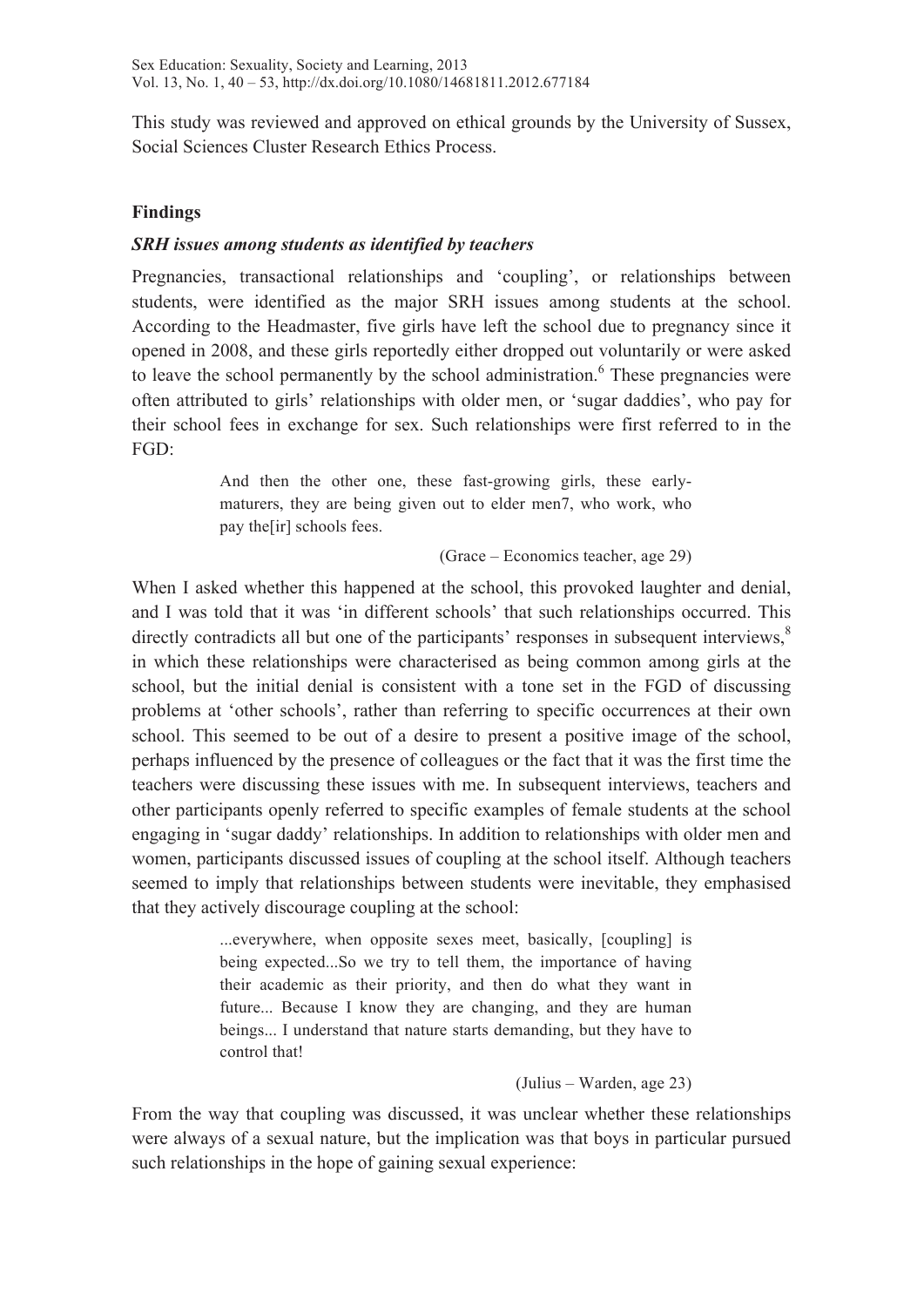The boys are on [the girls'] neck! ...they keep preying, stopping them, you know? They want to have sex with them ...

#### (Edith – CRE teacher, age 32)

The majority of participants discussed HIV and AIDS, often as one of the key reasons why students are discouraged from engaging in relationships with each other or in intergenerational relationships with men and women outside the school. The Headmaster also mentioned that there were, to his knowledge, four HIV-positive students at the school; the other students have not been told about these students' HIV status due to concerns about potential bullying. Although the Headmaster emphasised that the HIVpositive students are not given special treatment, teachers have been told about their HIV status in case the students require any extra support, particularly with physical tasks on the school compound:

> ...we're in a community [where] you have to get water, you have to do [physical work] ...we don't handle them with the gloves... you must be normal. But if [an HIV-positive student] says 'I'm weak, I'll not come to school', then you have to take it.

> > (George – Headmaster, age 40)

Although the Headmaster referred to some of the problems faced by boys during puberty ('they need to know about wet dreams...many of them come to me [for advice]...'), all other participants who discussed issues related to students 'growing up' focused on the challenges faced by girls at the school due to menstruation:

> ...you find that some of them ...use the rags to manage their menstrual flow. They have...a lot of problems in managing their menstrual flow. (Joanne – Science teacher, age 49) [For] the girls, the issue of menstruation is a very big challenge...you have to make them [understand that] ... it's not a disease, it's not a sickness.

> > (George – Headmaster, age 40)

#### *Sexual knowledge and sexual activity*

Teachers frequently portrayed influences from outside the school as having a negative impact on students' beliefs and attitudes towards sexual activity. Parents, for example, were accused of providing too much or too little exposure to SRH issues, either setting a bad example through their own sexual activity or failing to guide their children by counselling them on sexual matters:

> We believe that they see these things from the environment that they're exposed to at home...if [the mother] is used to getting men over and over, what do you expect the daughter to do?

> > (Julius – Warden, age 23)

...some of the parents are just shy telling their children, what sex is all about...they feel... it will maybe open the eyes of the children and they [will] start [being sexually active].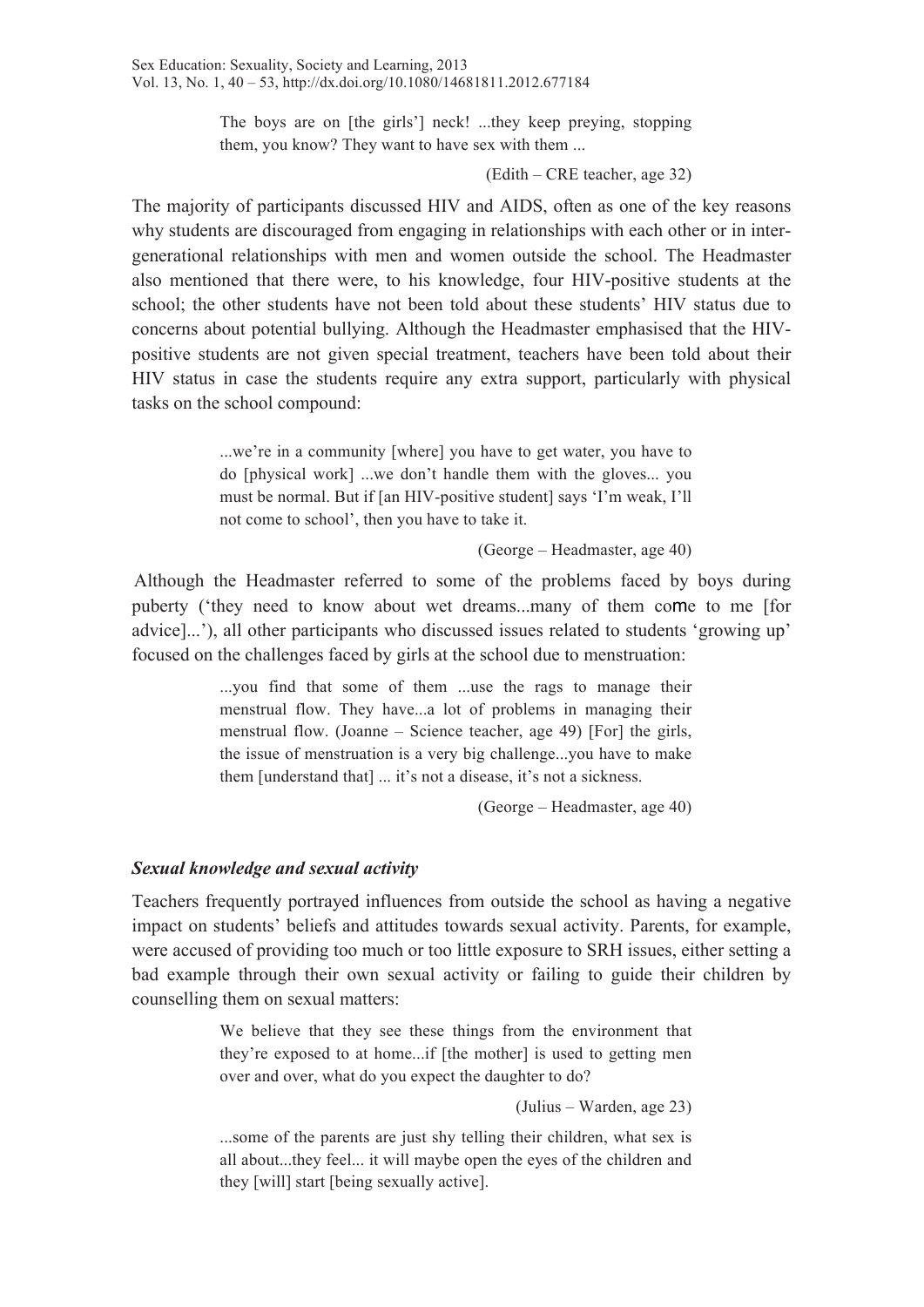Sex Education: Sexuality, Society and Learning, 2013 Vol. 13, No. 1, 40 – 53, http://dx.doi.org/10.1080/14681811.2012.677184

(Susan – English teacher, age 22)

Consistent with Miedema, Maxwell, and Aggleton's (2011, 7) definition of moralistically informed approaches to sex education, teachers expressed strong disapproval of students' sexual activity, as well as their access to contraception, which was consistently linked to encouraging sex:

> Julius: When you look at a condom, what do you get in mind? Jonathon: Of course, already the mind is electrifying! *[laughter]*  Julius: So that's the bad thing of these things.

> > (Teacher FGD)

A particularly striking example of teachers linking sexual knowledge with sexual activity occurred in the FGD, when Joanne described the need for teachers to be more vigilant of boarding students' behaviour while sex education is being taught:

> During the... period they are taught such sex education... they need a lot of supervision... Because, [sex education] excites their hormonal flows, and controlling themselves becomes a problem. So, sex education should be taught, fine, but we ensure that we supervise, we keep around, to help them control their feelings.

> > (Joanne – Science teacher, age 49)

Although the Headmaster mentioned that the school takes an 'ABC'<sup>9</sup> approach to sex education, it was clear that teachers almost exclusively focus on abstinence when talking about sexual matters. The Financial Director explained why the school did not want to provide contraception for the students:

> ...there are schools which go ahead and give out condoms, give out pills, but I don't want to be one of those schools... I think [that] would be giving them a leeway [to become sexually active] ...We can tell them condoms are there, but...this is not the right time to use condoms. The only thing that you can do to avoid pregnancy, to avoid HIV/AIDS, is to abstain.

> > (Francis – Financial Director, age 41)

Other teachers described emphasising the importance of virginity to the students; this message was reinforced by 'talking compound' signs around the school such as 'Virginity is a Virtue – Avoid Early Sex':

> when you know that you're a virgin... you're so proud of it, you feel there's so much value in your life... I was trying to tell them... keep your virginity: when you're a virgin, you have value.

> > (Susan – English teacher, age 22)

Born-again Christian values seemed to significantly influence teachers' attitudes towards young people's sexuality as something that must be controlled; one teacher described the Headmaster and at least four other members of staff at the school as 'saved-ees'. Grace in particular spoke about the role religion could play in encouraging students to abstain: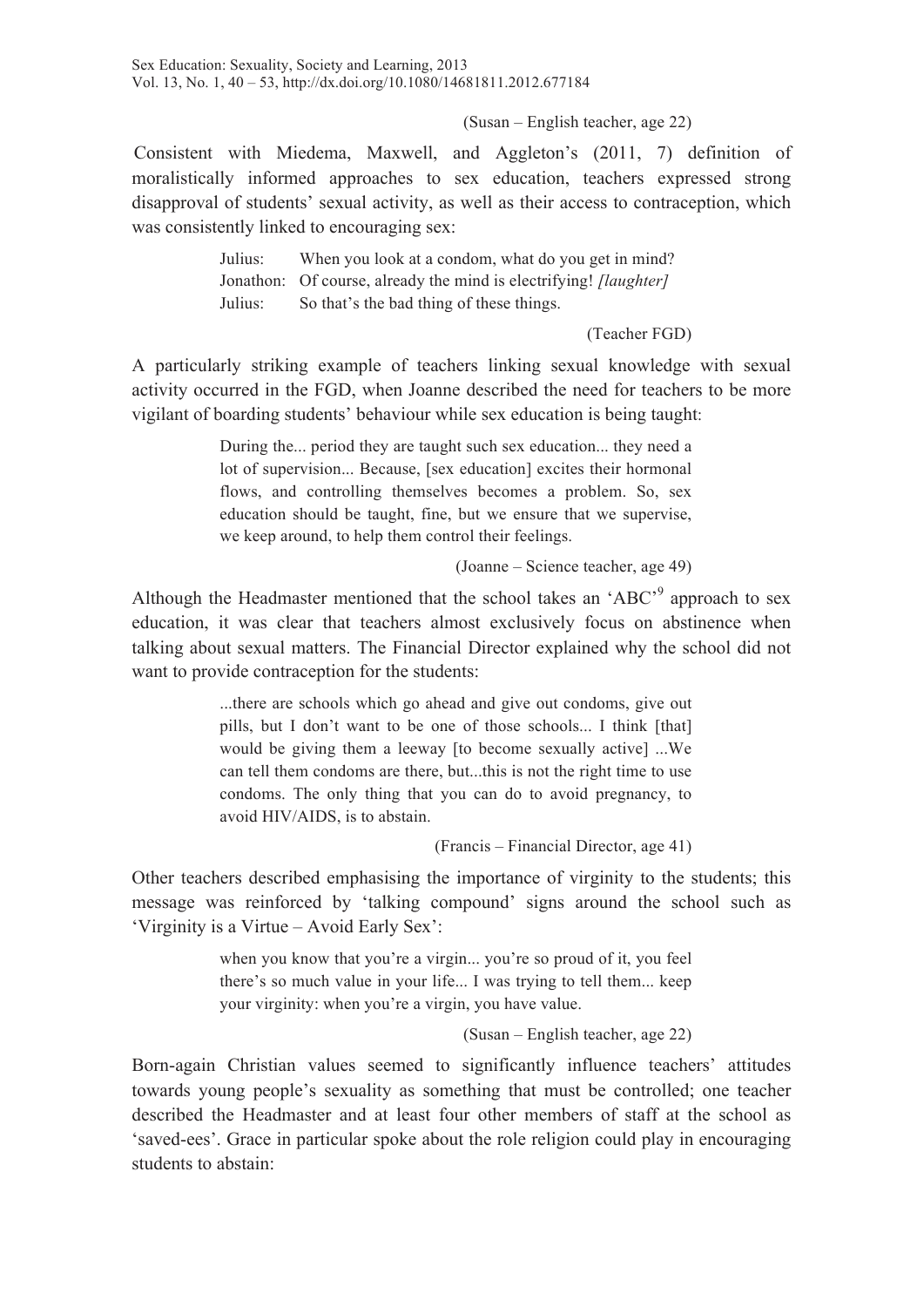We should emphasise maybe by instilling more religion... if we had Bibles, it could make them abstain. Like there when you're talking about abstinence, you can even quote for them verses, from the Bible. Because for me...a Bible is a weapon [against sexual activity].

(Grace – Economics teacher, age 29)

Teachers emphasised students' lack of knowledge about SRH issues by giving examples of myths that students have expressed:

> ...some of them have the belief that, they cannot conceive or even contract AIDS if they [have] ... sex during menstruation.

> > (Joanne – Science teacher, age 49)

They've got a lot of wrong information... [they believe that if] you abstain for so long, you'll not be able to produce good children...

(George – Headmaster, age 40)

However, several teachers also revealed their own lack of knowledge on SRH issues. Three teachers argued that girls should not use contraception because it causes permanent 'barrenness', and during the FGD, all the teachers expressed strong disapproval of a mother who had allowed her daughter (a student at the school) to have a contraceptive implant fitted, implying that the mother had inserted the implant herself and against her daughter's will.

#### *Attitudes towards gender roles*

In addition to their negative attitudes towards young people's sexual activity, teachers in this study subscribed to gender stereotypes which present young women's sexuality in particular as problematic. This is consistent with Mirembe and Davies (2001) and Muhanguzi's (2011) characterisation of gender roles in Uganda, as well as the representation of girls and boys in the PIASCY documents discussed above. Stereotypes of dominant masculinity and vulnerable femininity appear to be reinforced at the school through teachers' informal advice to students outside the classroom as well as the formal curriculum and interactions between girls and boys in the classroom:

> [The] girls, when they reach [the classroom], they shut up. You'll never ever realise they're alive in class . . . it's always the boys who are speaking . . . in senior 5, I only have girls [and] those girls are very free . . . there is no problem, but in these lower classes, where there are boys, the girls have not got [a] chance.

> > (Susan – English teacher, age 22)

The description of two novels covered in the Literature syllabus which provide 'examples' for students, 'My Rich Dad' and 'The First Daughter', provided a telling example of the formalised differentiation of gender roles within the school. According to Susan, 'My Rich Dad' inspires (presumably male) students: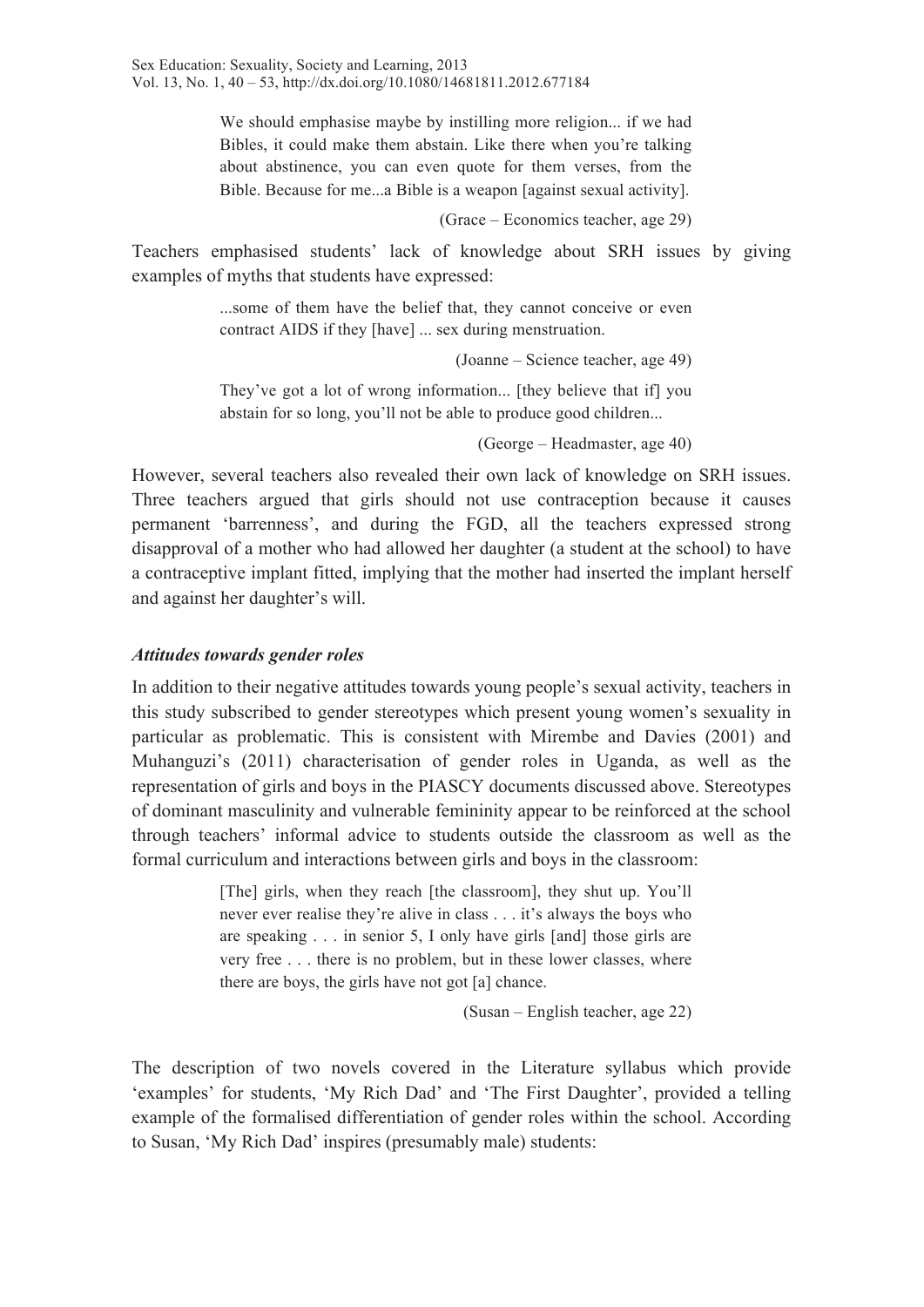To emulate what that person did, to become a rich dad… [I encourage them] to make out your future… how about if you came upon your own innovation and the next day, you've made a job, you're a jobmaker…

(Susan – English teacher, age 22)

By contrast, 'The First Daughter' (a title appropriately reminiscent of Eve's original sin) tells the story of a Ugandan girl whose parents sell all their possessions so that she can go to school – however, at school she falls in love with a boy from a wealthy family, becomes pregnant, and is expelled:

> So she had actually ruined her future…after [I tell this story], some of the [girls] would come over and [ask]…'do you think the parents forgave her and took her back to school?'… and I tell them no… that was the end of her. I really want them to learn something, so that they move away from such practices.

> > (Susan – English teacher, age 22)

In line with this portrayal of gender roles in the curriculum, the Headmaster stated that it is crucial that boys are aware that they are 'in charge of their lives' and 'selfindependent, compared to women'. By contrast, Edith asserted that girls are 'of course… a weaker sex'. This was linked to boys' and girls' differentiated ability to earn money, and was cited as the reason that girls sought to make money through relationships with older men:

> …at least the boys have the opportunity to work. Some…make bricks, others are digging at home, to make their own, and, but… a girl child, now where do you expect her to make the money from? Apart from going out with these men… Because that's the only way the girl child can easily get… money.

> > (Edith – CRE teacher, age 32)

The idea that sex with older men is a way to earn money was also reportedly expressed by students themselves:

> [the girls were saying] if somebody is giving me clean money, that I don't toil for, why not have a relationship with him? He pays my tuition, and at the end of it all… I drop him and… I move on with my life.

> > (Susan – English teacher, age 22)

A focus on girls' bodies and the 'biological disadvantages' (Beatrice, Managing Director) they face was also common among participants. A concern surrounding girls' unfortunate…biological nature' (Beatrice) was evident in the use of compulsory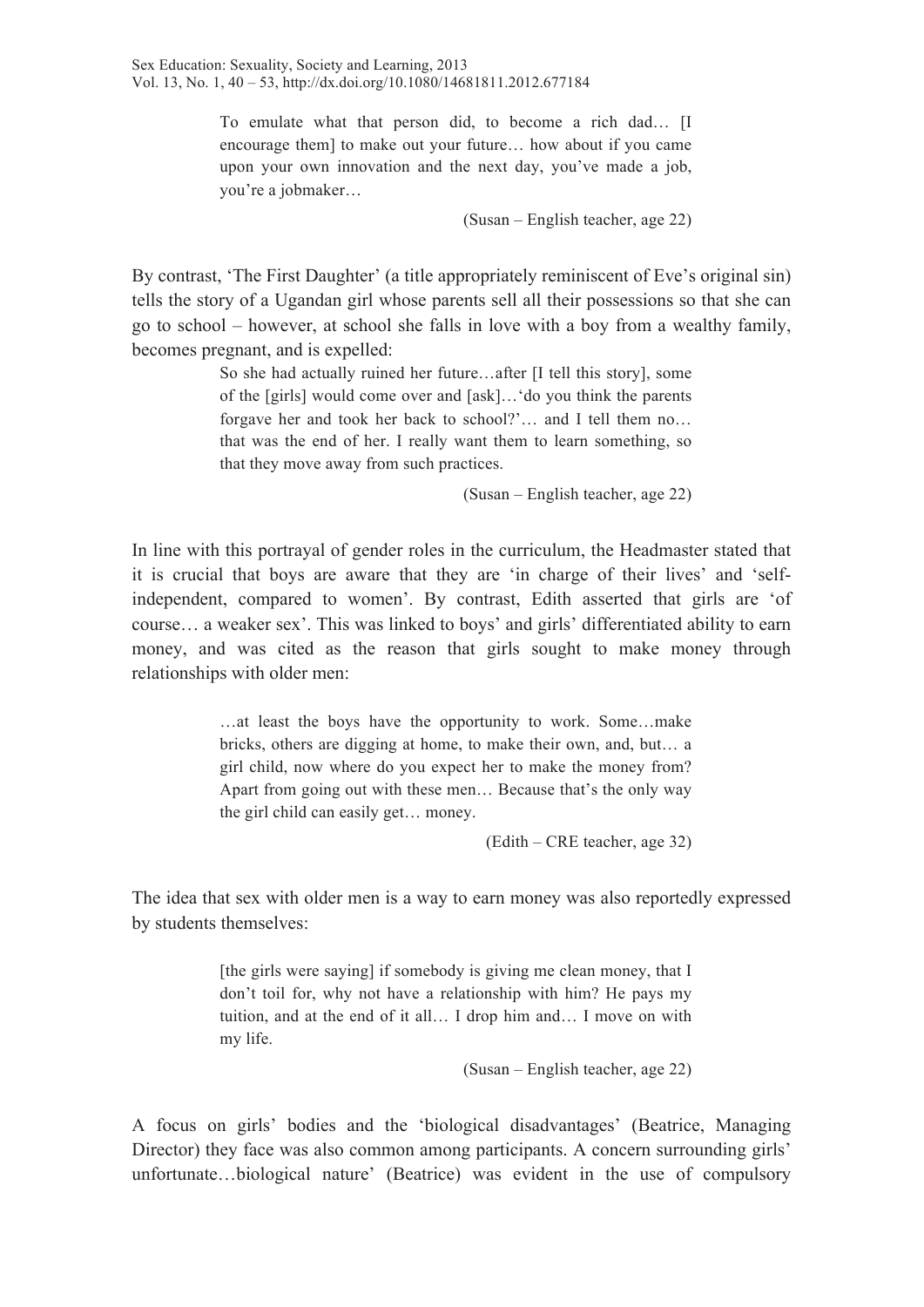pregnancy tests at the school; it was indicated that the primary reason for these tests was to identify and expel pregnant girls in order to set an example for other students. One teacher described the expulsion of a girl who had gone home and had an abortion:

> …we could not let her remain in the school! Because she could contaminate these others.

> > (Edith – CRE teacher, age 32)

The prospects for pregnant girls who are expelled were portrayed as fairly bleak, and one teacher discussed giving her students the 'live example' of women who have dropped out of school after becoming pregnant:

> Especially those women, who sell [vegetables] on the highways . . . maybe they got out of school at an early age, because they are not too much old. So you tell [the students]… 'if you get pregnant and I find you on the way, I will call on you and laugh at you'.

> > (Grace – Economics teacher, age 29)

Although teachers gave examples of boys harassing, or 'conning' girls at the school, and also portrayed boys as particularly interested in coupling, the teachers consistently gave the impression that 'girls are the ones who cause all the problems' (Francis, Financial Director) in terms of SRH issues. By contrast, boys' sexuality in general appeared to be ignored or excused, as was evident from a story told during the FGD:

> [in the dormitories] we found [that] half of the boys… had condoms… and we had an argument as per whether, we should pretend we haven't seen it or we should remove them… finally we said, let's pretend we haven't seen it!

> > (Joanne – Science teacher, age 49)

It was also insisted that the pregnancies that have happened at the school 'have not occurred from within the school':

> We've proved beyond doubt that the pregnancies have not occurred from within the school… No school has discovered an inside pregnancy… [they're caused by] boys [and] men from the village…

> > (Joyce – Director of Education, age 45)

It was not clear how this had been 'proved beyond doubt', but this assertion (supported by teachers at the school) was consistent with participants' construction of gender roles, and their differentiated attitudes towards girls' and boys' sexual activity.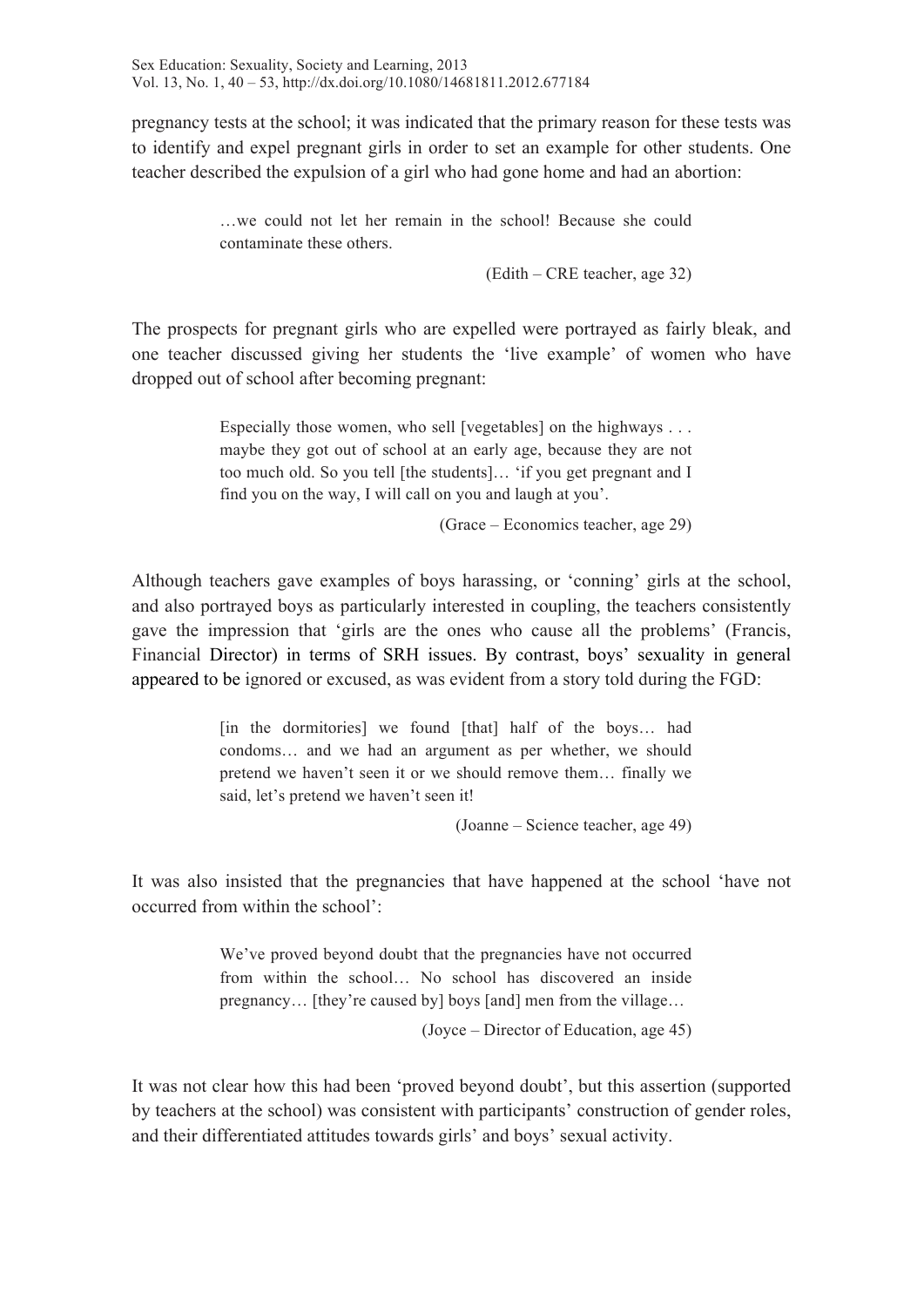# **Limitations**

The preliminary nature of this research and a limited amount of time in the field led to various important perspectives on young people's SRH being excluded from this study. For example, although not represented in this study, parents and the home environment are also highly influential in terms of young people's knowledge, perceptions and beliefs relating to SRH (Kibombo et al. 2008, 7).

Most participants expressed strong views relating to parents' influence on young people's SRH, while Kibombo et al. have noted that teachers in Uganda may be unwilling to discuss sexual matters at school due to a concern about parents' reactions. Recent findings by Mkumbo and Ingham (2010), however, suggest that parents in Tanzania are highly supportive of their children receiving sex education at school. In light of these potential contradictions between teachers' portrayal of parents' involvement (or lack thereof) in their children's sex education and parents' own views, an insight into how parents perceive their role in promoting young people's SRH would have been valuable to further understanding the context surrounding students' SRH at this school.

In addition to this, the importance of including young people in the research and development of effective SRH programmes has been emphasised (e.g. Warwick and Aggleton 2002; Gallant and Maticka-Tyndale 2004; Wood and Aggleton 2004). Although teachers described vividly the SRH challenges facing students at this school, since these accounts were not confirmed by students themselves, the possibility that teachers provided examples which confirmed their perceptions of young people's sexual activity rather than those which reflected students' reality cannot be excluded.

Finally, the fact that the research took place at one NGO-run private school in a periurban setting means that, as mentioned earlier, the findings cannot be said to be representative. Future fieldwork would ideally include teachers from government and private schools in urban and rural areas to elicit a more diverse sample of beliefs and attitudes surrounding young people's SRH.

#### **Discussion**

Students' sexuality seemed to be simultaneously observed and ignored by the teachers who participated in this study. In light of the reported number of girls leaving school due to pregnancy, incidents of transactional relationships and the apparent prevalence of coupling at the school, limiting SRH information to messages emphasising abstinence seems to be an inadequate response. Teachers' enthusiasm to spread this message, often as a result of their religious convictions, means that they are not providing students with accurate and comprehensive SRH information.

The examples of gender roles given to students within the curriculum – such as 'My Rich Dad' and 'The First Daughter' – are an example of the way in which gender inequalities from wider Ugandan culture are reinforced within the school context. While boys are presented with images of enterprising masculinity to aspire to, girls are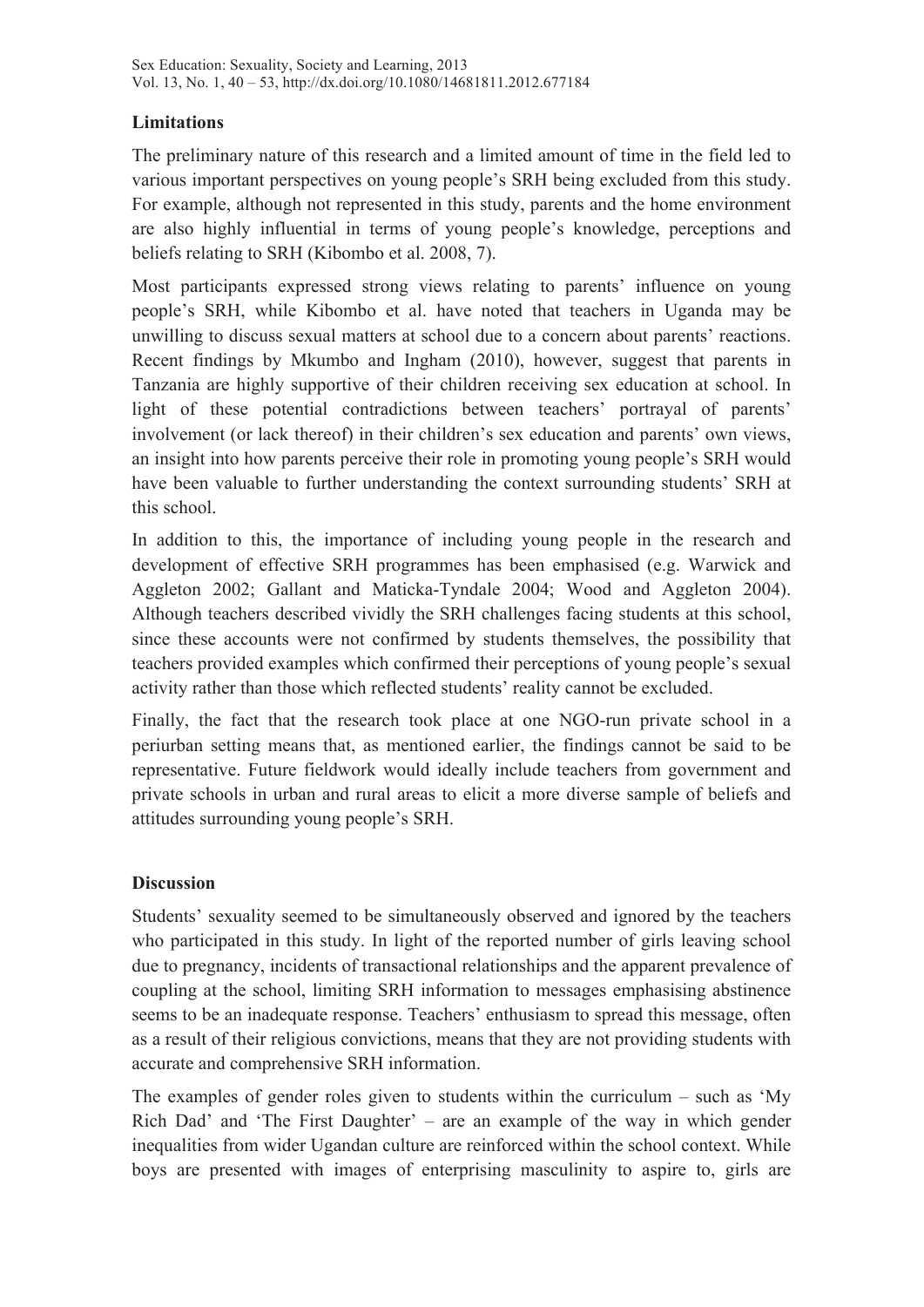reminded of their inherently flawed and potentially sinful femininity in order to scare them into 'acceptable' behaviour. The implication made by teachers that girls at the school believe that 'the only way they can earn money' is through sexual relationships is of particular concern. The reinforcement of gender stereotypes which portray girls as 'the weaker sex' may be increasing their susceptibility to STIs including HIV, as well as early pregnancies which ensure the loss of their educational opportunities.

Mirembe and Davies (2001) and Muhanguzi (2011) have identified aspects of the school environment as a potential risk to young people's SRH in Uganda, including sexual relationships between teachers and students, but given the potential sensitivity of this topic, it was not raised during interviews with teachers in this study. Only one of the participants from outside the school (Mary, Straight Talk representative) referred to transactional relationships between teachers and female students, but this was in a university context. Whether or not such relationships occur at the school in this study, teachers did give several examples of sugar daddies waiting for girls 'along the way' as they returned home from school in the evenings. The money required for secondary school fees, and the belief that sex is a valid means of gaining access to this money, means that accessing education itself presents a significant SRH risk to girls. In addition to this, the construction of female sexuality as problematic has also led to boys' SRH and general healthcare being neglected at the school. Although the health check-ups for girls include pregnancy tests, the Matron reported that STIs as well as other health problems such as hernias have been identified during these checks. Any similar ailments among boys are presumably undetected since they are perceived to 'have fewer problems than girls', and so do not undergo any regular health check-ups. As well as neglecting boys' sexual and general health, the reinforcement of dominant masculine stereotypes at the school leads to teachers' implicit acceptance of boys' sometimes aggressive pursuit of sexual activity. Deprived of adequate information on condoms, boys are equally at risk from STIs including HIV, while the implicit acceptance of the idea that boys are sexually dominant leaves girls vulnerable to sexual harassment and violence.

Despite their best intentions, the teachers who took part in this study appear to be serving as a means to perpetuate socio-cultural values which limit students' access to accurate SRH information and services, and so place their SRH at risk. In particular, by insisting on an almost exclusively abstinence-only approach to sex education, teachers deny students crucial information on contraception and condoms which could protect them from unwanted pregnancies and STIs. By allowing girls to perceive themselves as the weaker sex, they inadvertently encourage transactional relationships with sugar daddies, and by problematising girls' sexuality, boys' sexual and general health is neglected.

These findings support the importance of ensuring that teachers are 'well-trained' before they implement school-based sex education (UNESCO 2009), but also underline the complexity of such training. Using scientific facts to counter superstitions grounded in cultural fears, such as those surrounding contraception, may have a limited impact among both students and teachers. It would, therefore, be important to establish whether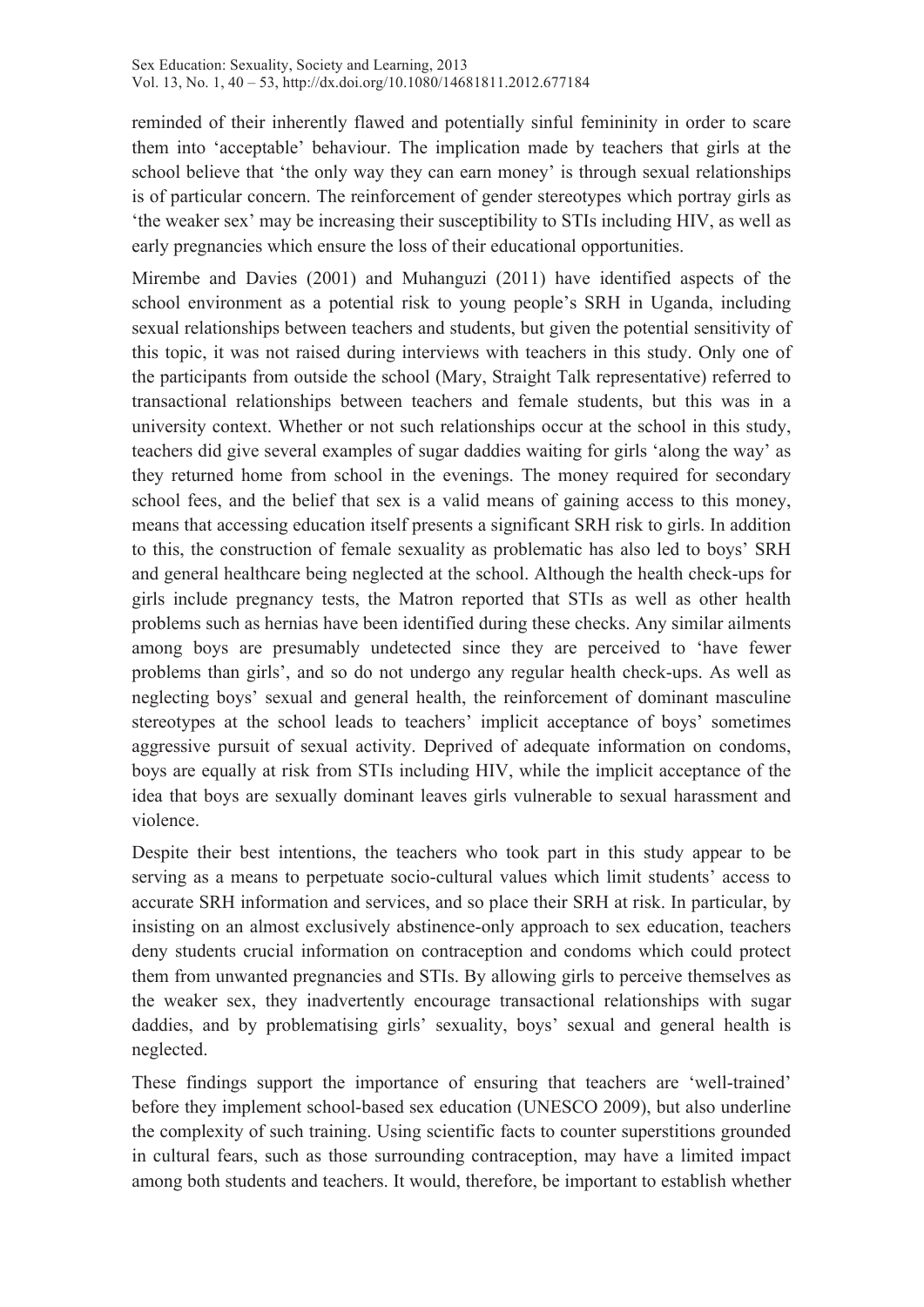individuals such as Ugandan or non-Ugandan NGO workers, or perhaps even church leaders, would be more effective as sources of accurate SRH information who are trusted and respected. Providing teachers with an opportunity to discuss their beliefs and concerns in 'myth-busting' sessions with such individuals could serve to better educate them on SRH issues.

Since the school in this study is run by a UK–Uganda NGO, students' SRH issues can perhaps be addressed in more direct ways than at a government school. For example, if providing information on contraception (or contraceptives themselves) is too controversial at the school, a policy of not excluding girls who fall pregnant would at least mean that girls would not have to bear the brunt of the social shame and the loss of educational opportunities associated with sexual activity. Providing girls with sanitary towels was seen as problematic due to the implied costs, but the NGO could also support girls through initiatives such as the locally produced 'maka-pads' (sustainable, hygienic sanitary towels which can be washed and reused), which would ensure that girls are not prevented from participating fully in school life. However, as mentioned earlier, any interventions by the NGO should make it clear to teachers and students alike that SRH is not just a female 'problem'; boys' SRH, as well as their attitudes towards sexual activity, must also be addressed.

From a rights-based perspective, teachers' current moralistically informed (and scientifically misinformed) approach to SRH education remains problematic. Rather than providing students with accurate information and so giving them the opportunity to make well-informed SRH decisions, teachers are perpetuating superstitions and myths which fuel further confusion and increase students' vulnerability to SRH risks. Future research should importantly focus on these alternative discourses surrounding SRH, how they impact upon young people's SRH, and how they can be addressed, so that young people's rights to health and education are promoted and not endangered by their school environment.

# **Notes**

- 1. Introduced by the Ministry of Education and Sports (MoES) in 2003 for primary schools and later developed for secondary school use in 2006.
- 2. The four PIASCY policy documents are: a 'Training Manual', 'Teacher Resource Book on HIV/AIDS', 'Student Handbook on HIV/AIDS (Lower Post Primary)' and 'Student Handbook on HIV/AIDS (Upper Post Primary)' – MoES (2006a, 2006b, 2006c, 2006d).
- 3. '…a sexual relationship between an adult man and woman…ideally…a marriage relationship leading to procreation' (MoES 2006b, 34).
- 4. E.g. 'there are big challenges that come with being a girl…'; 'traditionally, boys have been able to live with more freedom than girls' (MoES 2006c, 58–62).
- 5. Up to 90,000 UGX per term for day students (£20.23) and up to 220,000 UGX per term for boarding students (£49.44). Conversions according to exchange rates on www.xe.com (accessed October 8, 2011).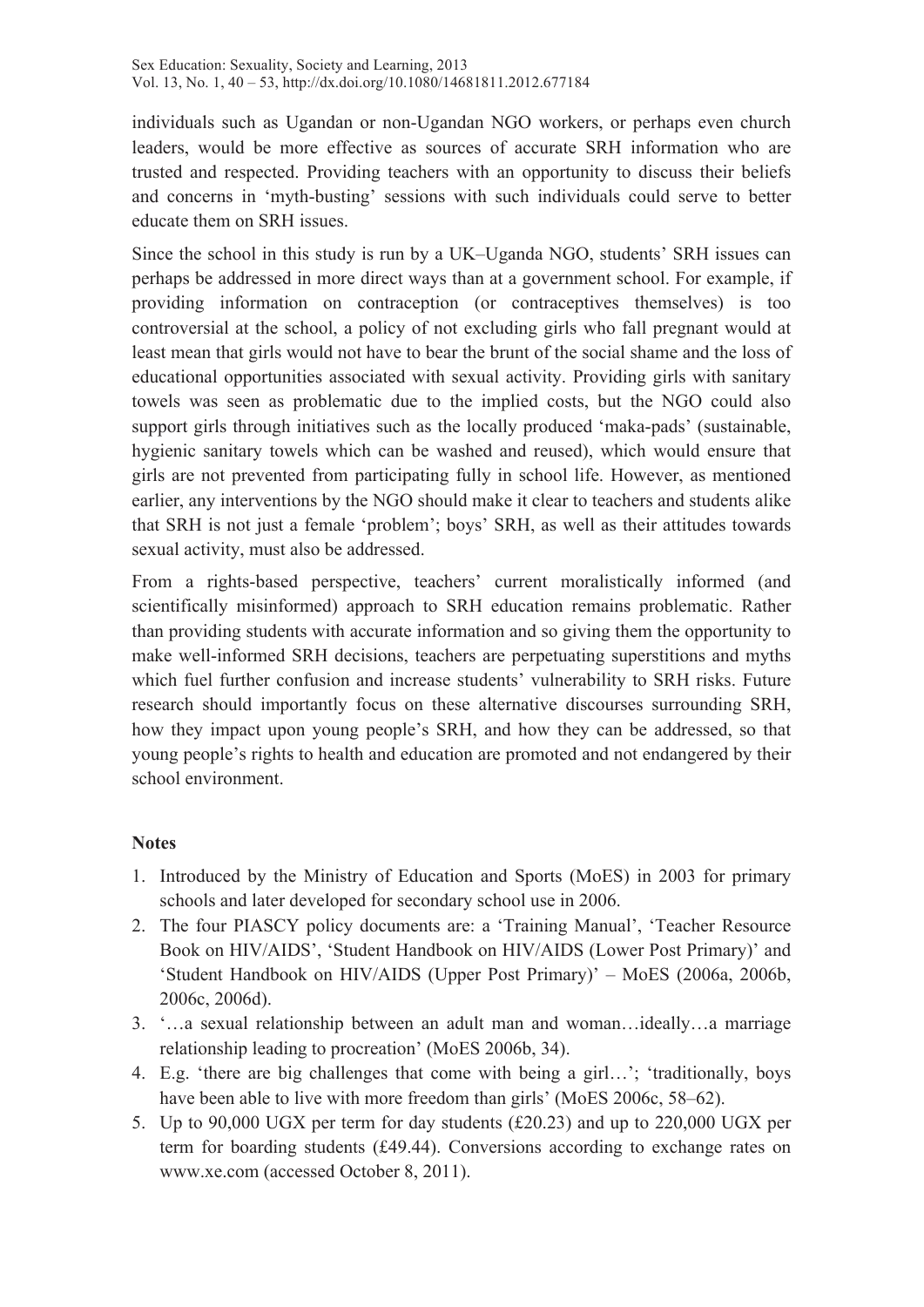Sex Education: Sexuality, Society and Learning, 2013 Vol. 13, No. 1, 40 – 53, http://dx.doi.org/10.1080/14681811.2012.677184

- 6. 2009: two from Senior 3; 2010: two from Senior 2 and one from Senior 4. Out of approximately 200 girls at the school, the teenage pregnancy rate per year at the school (approx. 1%) is significantly lower than the national average of 25% (Ugandan Demographic and Health Survey 2006 – percentage of 15–19-year-olds who have experienced pregnancy or childbirth: Uganda Bureau of Statistics and Macro International Inc. 2007, 62).
- 7. It was implied here that parents were encouraging their daughters to go to 'sugar daddies' if they were unable to pay school fees.
- 8. Henry, a Science teacher, said that he was not sure if girls from the school engaged in transactional relationships, as he had only been at the school, 'for two terms now, so I've not yet [heard about] that, but generally with the younger generation that happens'.
- 9. 'Abstain, be faithful, use condoms' the use of the ABC approach to HIV prevention has proved controversial in the Ugandan context (see Parkhurst 2011), but is still widely referred to.

#### **References**

Gallant, M., and E. Maticka-Tyndale. 2004. School-based HIV prevention programmes for African youth. *Social Science and Medicine* 58, no. 7: 1337–51.

Gruskin, S., and D. Tarantola. 2002. Human rights and HIV/AIDS. http://hivinsite.ucsf.edu/InSite? page.kb-08-01-07 (accessed August 13, 2011).

Ingham, R. 2006. The importance of context in understanding and seeking to promote sexual health. In *Promoting young people's sexual health: International perspectives*, ed. R. Ingham and P. Aggleton, 41–60. London: Routledge.

Ingham, R., and P. Aggleton, eds. 2006. Promoting young people's sexual health: International perspectives. London: Routledge.

Ingham, R., and S. Mayhew. 2006. Research and policy in young people's sexual health. In *Promoting young people's sexual health: International perspectives*, ed. R. Ingham and P. Aggleton, 209–25. London: Routledge.

Kibombo, R., S. Neema, A.M. Moore, and F.H. Ahmed. 2008. *Adults' perceptions of adolescents' sexual and reproductive health: Qualitative evidence from Uganda*. Occasional Report No. 35. New York: Guttmacher Institute.

Kinsman, J., J. Nakiyingi, A. Kamali, L. Carpenter, M. Quigley, R. Pool, and J. Whitworth. 2001. Evaluation of a comprehensive school-based AIDS education programme in rural Masaka, Uganda. *Health Education Research* 16, no. 1: 85–100.

Leach, F., and S. Humphreys. 2007. Gender violence in schools: Taking the 'girls-asvictims' discourse forward. *Gender and Development* 15, no. 1: 51–65.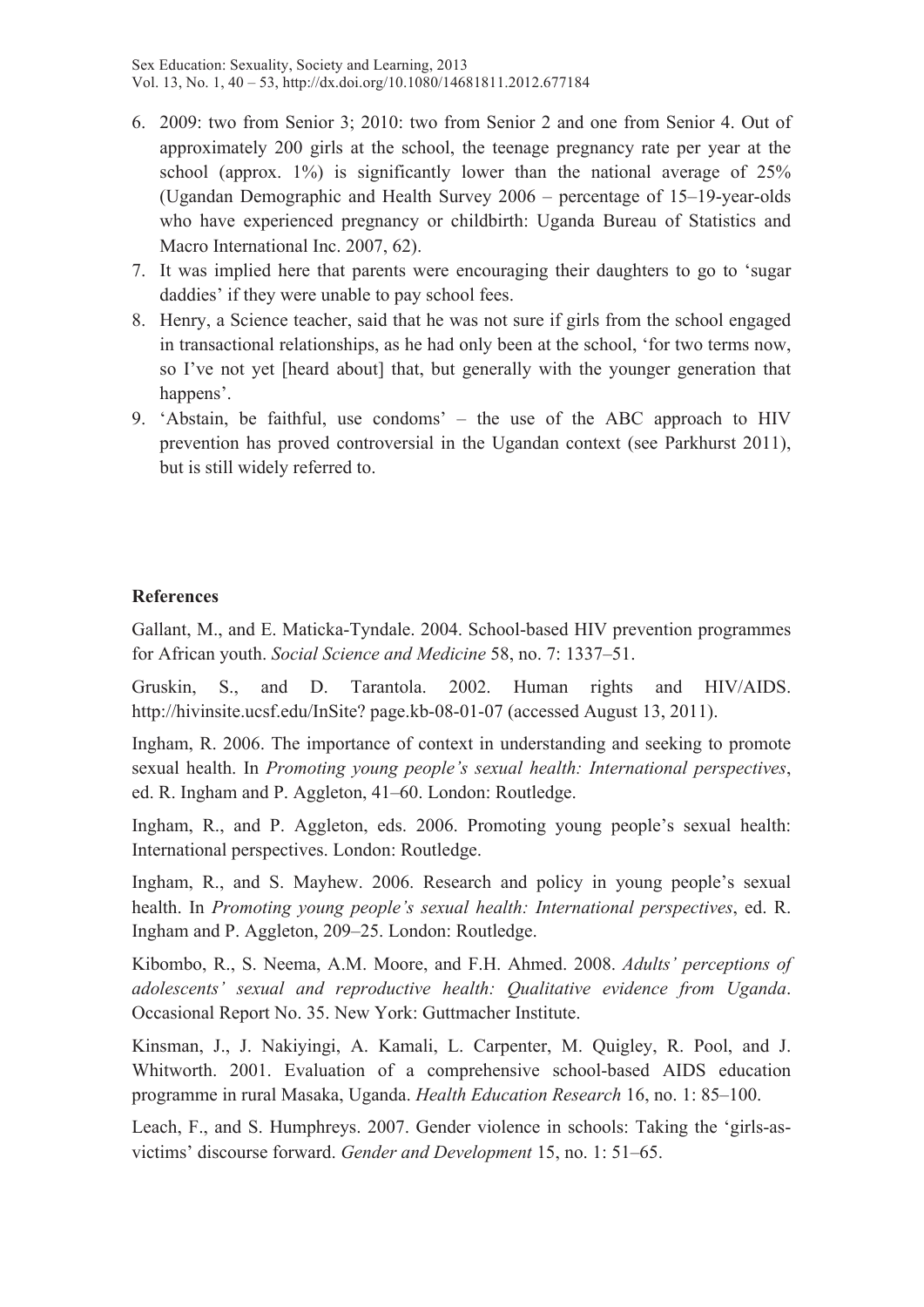Sex Education: Sexuality, Society and Learning, 2013 Vol. 13, No. 1, 40 – 53, http://dx.doi.org/10.1080/14681811.2012.677184

Mathews, C., H. Boon, A.J. Flisher, and H.P. Schaalma. 2006. Factors associated with teachers' implementation of HIV/AIDS education in secondary schools in Cape Town, South Africa. *AIDS Care* 18, no. 4: 388–97.

Miedema, E.A.J., C. Maxwell, and P. Aggleton. 2011. Education about HIV/AIDS – theoretical underpinnings for a practical response. *Health Education Research* 26, no. 3: 516–25.

Mirembe, R., and L. Davies. 2001. Is schooling a risk? Gender, power relations, and school culture in Uganda*. Gender and Education* 13, no. 4: 401–16.

Mkumbo, K.A., and R. Ingham. 2010. What Tanzanian parents want (and do not want) covered in school-based sex and relationships education*. Sex Education* 10, no. 1: 67– 78.

Mturi, A.J., and M.M. Hennink. 2005. Perceptions of sex education for young people in Lesotho. *Culture, Health & Sexuality* 7, no. 2: 129–43.

Muhanguzi, F.K. 2011. Gender and sexual vulnerability of young women in Africa: Experiences of young girls in secondary schools in Uganda. *Culture, Health & Sexuality* 13, no. 6: 713–25.

Neema, S., F.H. Ahmed, R. Kibombo, and A. Bankole. 2006. *Adolescent sexual and reproductive health in Uganda: Results from the 2004 Uganda National Survey of Adolescents*. Occasional Report No. 25. New York: Guttmacher Institute.

Obare, F., H. Birungi, and L. Kavuma. 2011. Barriers to sexual and reproductive health programming for adolescents living with HIV in Uganda. *Population Research Policy Review* 30, no. 1: 151–63.

Obbo, C. 1996. Gender, age and class: Discourses on HIV transmission and control in Uganda. In *Culture and sexual risk: Anthropological perspectives on AIDS*, ed. H. Brummelhuis and G. Herdt, 79–96. Amsterdam: Overseas Publishers Association.

Parkhurst, J.O. 2011. Evidence, politics and Uganda's HIV success: Moving forward with ABC and HIV prevention. *Journal of International Development* 23, no. 2: 240– 52.

Patton, M.Q. 1990. Qualitative evaluation and research methods. 2nd ed. London: Sage.

Stone, N., and R. Ingham. 2006. Young people and sex and relationships education. In *Promoting young people's sexual health: International perspectives*, ed. R. Ingham and P. Aggleton, 192–208. London: Routledge.

Uganda Bureau of Statistics and Macro International Inc. 2007. *Uganda Demographic and Health Survey 2006*. Kampala and Calverton, MD: Uganda Bureau of Statistics and Macro International Inc.

Uganda Ministry of Education and Sports. 2006a. Presidential initiative on AIDS strategy for communication to the youth: Post primary PIASCY training manual. Kampala: MoES.